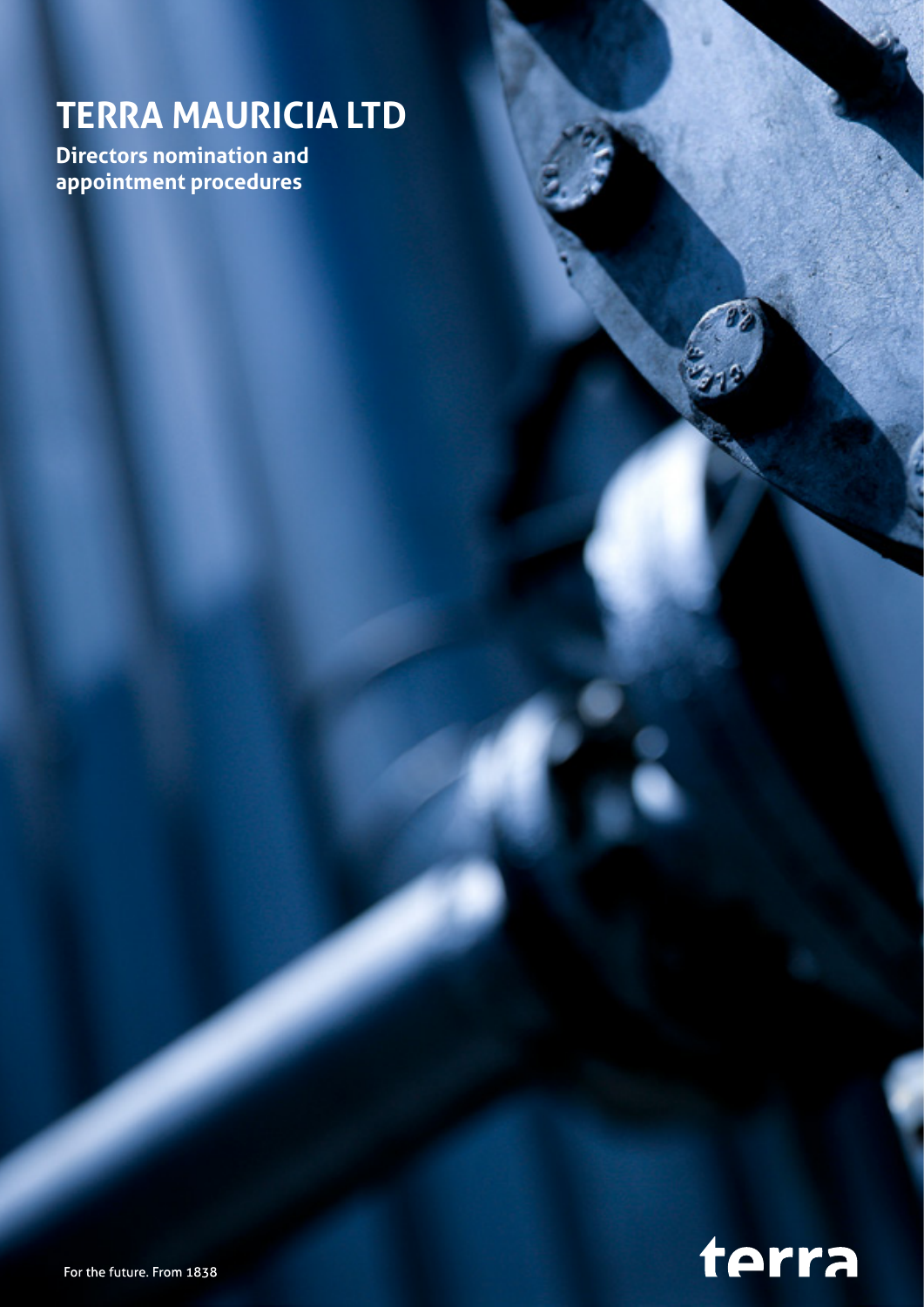#### **Content**

- 1. Nomination procedure as per the Constitution
- 2. Letter of appointment for non-executive directors

#### **1. Nomination procedure as per the Constitution of Terra Mauricia Ltd**

#### **20. APPOINTMENT AND REMOVAL OF DIRECTORS**

#### **20.1. Number of Directors**

Unless otherwise approved by the Shareholders by Special Resolution, the Board shall consist of not less than Seven (7) and not more than Eleven (11) Directors.

#### **20.2. Appointment of Directors**

- (a) Subject to clause 20.3, the Directors are appointed by an Ordinary Resolution.
- (b) A resolution to appoint two (2) or more Directors may be voted as one (1) single resolution without each appointment being voted individually.

#### **20.3. Directors may fill up Casual Vacancy**

- (a) Notwithstanding Clauses 20.2 the Directors shall have power at any time, and from time to time, to appoint any person to be a Director, either to fill a casual vacancy or as an addition to the existing Directors but so that the total number of Directors shall not at any time exceed the number fixed in accordance with this Constitution. The Director appointed to fill up a casual vacancy or as an addition to the existing Directors shall hold office only until the next following Annual Meeting but shall then be eligible for re-election.
- (b) The continuing Directors shall act notwithstanding any vacancy on the Board. If their number is reduced below the number fixed by, or pursuant to, this Constitution as the minimum number of Directors, the continuing Directors will act only for the purpose of summoning a Special Meeting of the Company.

#### **20.4. Disqualification and removal of Directors**

A person will be disqualified from holding the office of Director if he:

- (a) is removed by Ordinary Resolution passed at a Special Meeting called for that purpose; or
- (b) resigns in Writing and is not reappointed in accordance with this Constitution; or
- (c) becomes disqualified from being a Director pursuant to section 133 of the Act; or
- (d) is (or, would, but for the repeal of section 117 of the companies act 1984), be prohibited from being a Director or promoter of or being concerned with or taking part in the management of a Company under section 337 or 338 of the Act; or
- (e) dies; or

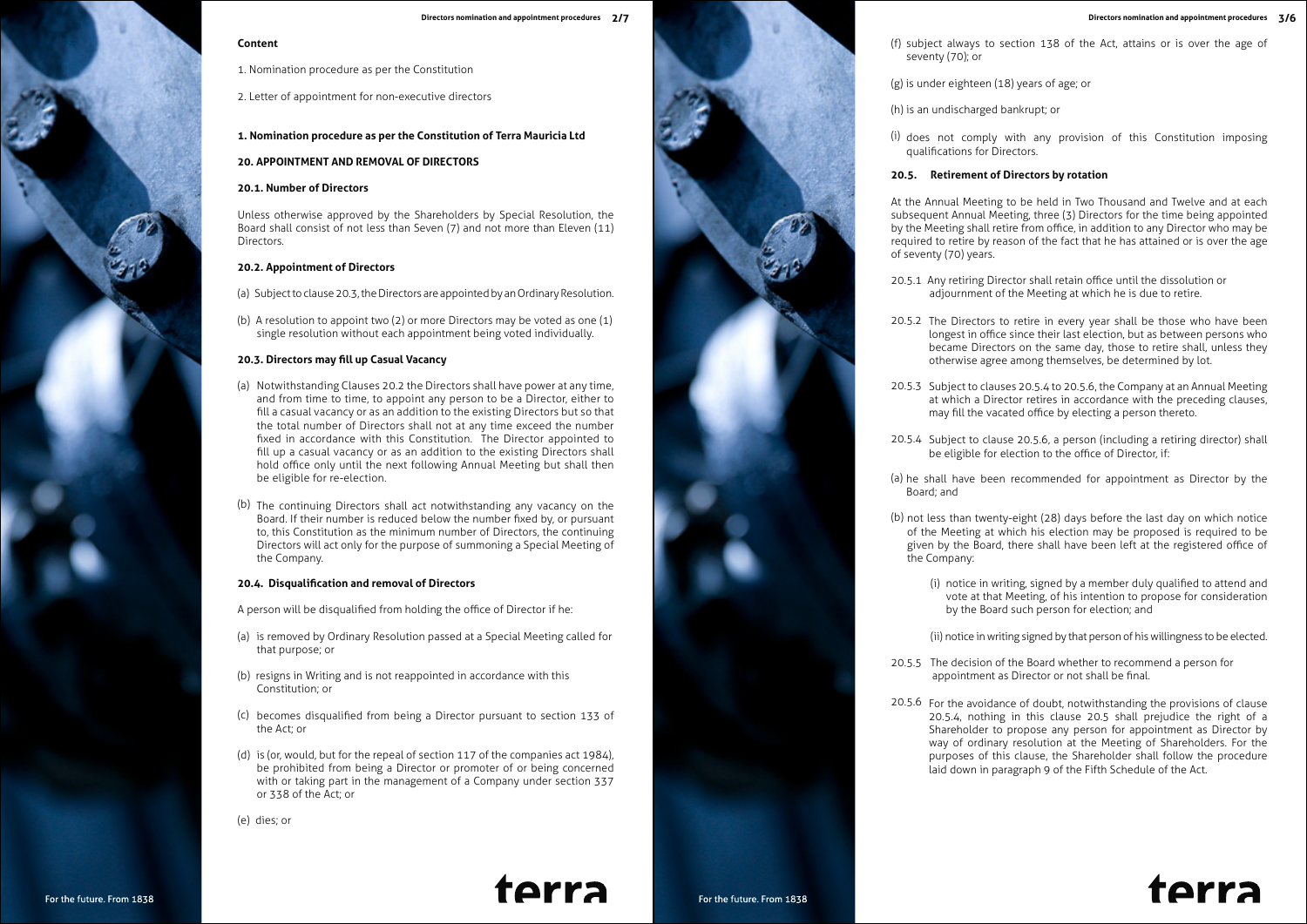- (f) subject always to section 138 of the Act, attains or is over the age of seventy (70); or
- (g) is under eighteen (18) years of age; or
- (h) is an undischarged bankrupt; or
- (i) does not comply with any provision of this Constitution imposing qualifications for Directors.

#### **20.5. Retirement of Directors by rotation**

At the Annual Meeting to be held in Two Thousand and Twelve and at each subsequent Annual Meeting, three (3) Directors for the time being appointed by the Meeting shall retire from office, in addition to any Director who may be required to retire by reason of the fact that he has attained or is over the age of seventy (70) years.

- 20.5.1 Any retiring Director shall retain office until the dissolution or adjournment of the Meeting at which he is due to retire.
- 20.5.2 The Directors to retire in every year shall be those who have been longest in office since their last election, but as between persons who became Directors on the same day, those to retire shall, unless they otherwise agree among themselves, be determined by lot.
- 20.5.3 Subject to clauses 20.5.4 to 20.5.6, the Company at an Annual Meeting at which a Director retires in accordance with the preceding clauses, may fill the vacated office by electing a person thereto.
- 20.5.4 Subject to clause 20.5.6, a person (including a retiring director) shall be eligible for election to the office of Director, if:
- (a) he shall have been recommended for appointment as Director by the Board; and
- (b) not less than twenty-eight (28) days before the last day on which notice of the Meeting at which his election may be proposed is required to be given by the Board, there shall have been left at the registered office of the Company:
	- (i) notice in writing, signed by a member duly qualified to attend and vote at that Meeting, of his intention to propose for consideration by the Board such person for election; and
	- (ii) notice in writing signed by that person of his willingness to be elected.
- 20.5.5 The decision of the Board whether to recommend a person for appointment as Director or not shall be final.
- 20.5.6 For the avoidance of doubt, notwithstanding the provisions of clause 20.5.4, nothing in this clause 20.5 shall prejudice the right of a Shareholder to propose any person for appointment as Director by way of ordinary resolution at the Meeting of Shareholders. For the purposes of this clause, the Shareholder shall follow the procedure laid down in paragraph 9 of the Fifth Schedule of the Act.

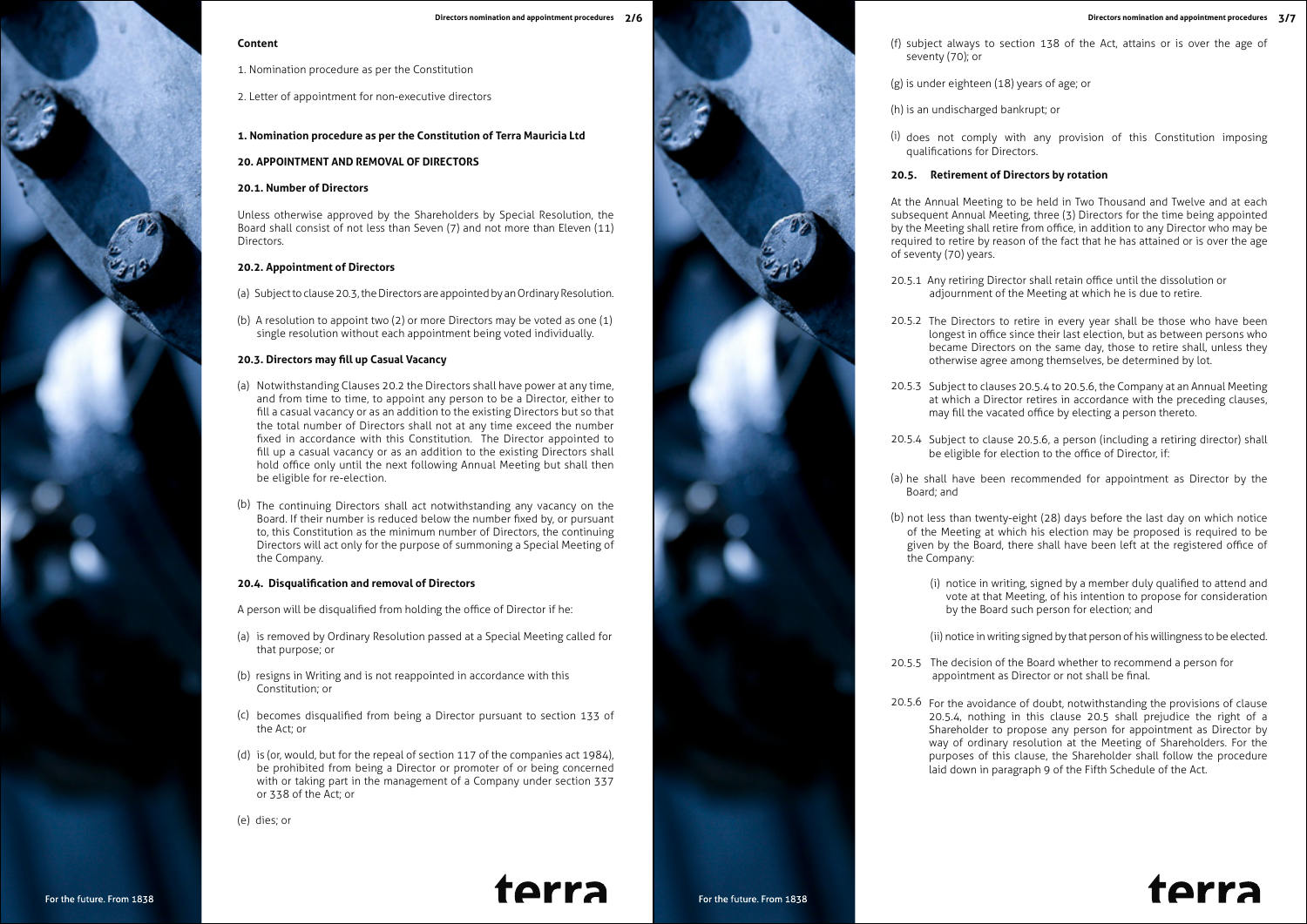[Date]

Mr/s……………………………………….

Dear Sir/Madam,

On [date], upon the recommendation of the Corporate Governance Committee and the Board of Directors of Terra Mauricia Ltd ('the Company'), the shareholders in Annual Meeting have re-appointed you as a nonexecutive director. Please find below the terms of your (re)appointment. It is agreed that this is a letter of appointment for services and is not a contract of employment. Please note that no indemnity or compensation of any sort shall be payable to you at the end of your mission.

## **Appointment**

Your re-appointment will be for a term of three years commencing on [date], unless otherwise terminated earlier by and at the discretion of either party in conformity with the Company's constitution and the Companies Act 2001. Non-executive directors are typically expected to serve two to three-year terms, although the Board may invite you to serve for a shorter or an additional period. Continuation of your contract of appointment is contingent on recommendation by the Corporate Governance Committee to the Board and re-election at Annual Meetings of shareholders.

## **Time commitment**

Overall, we anticipate a time commitment of two to three days per month after the induction phase. This will include attendance at one Board meeting every two months, the Annual Meeting, one or two annual Board away days and one or two site visits per year, but will exclude attendance to any Board committee. In addition, you will be expected to devote appropriate time ahead of each meeting.

By accepting this re-appointment, you have confirmed that you are able to allocate sufficient time to meet the expectations of your role. The agreement of the Chairman or the Corporate Governance Committee should be sought before accepting additional commitments that might affect the time you are able to devote to your role as a non-executive director of the Company.

## **Role and Board Charter**

Non-executive directors have the same general legal responsibilities to the Company as any other director. The Board as a whole is collectively responsible for promoting the success of the Company and its subsidiaries ('the Group') by directing and supervising the Company's affairs, as described in the Company's Board Charter.

## tarra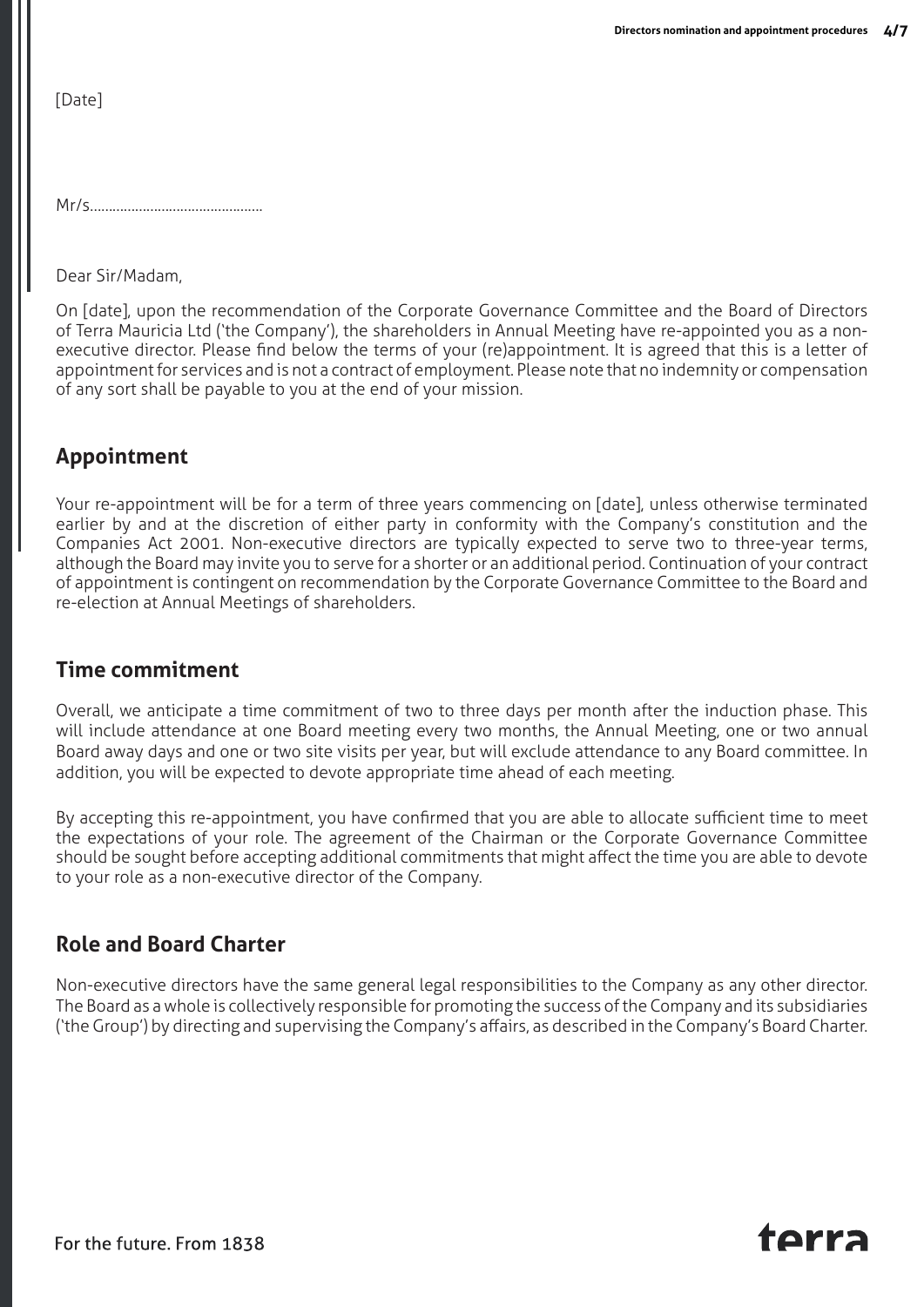The Board:

1. Provides entrepreneurial leadership of the Group within a framework of prudent and effective controls which enable risk to be assessed and managed;

2. Sets the Group's strategic aims, ensures that the necessary financial and human resources are in place for the Group and reviews management performance;

3. Sets the Group's values and standards and ensures that its obligations to its shareholders and other stakeholders are understood and met.

In addition to these requirements of all directors, the role of the non-executive director has the following key elements:

**Strategy:** Non-executive directors should constructively challenge and contribute to the development of Group strategy;

**Performance:** Non-executive directors should scrutinise the performance of management in meeting agreed goals and objectives and monitor the reporting of performance;

**Risk:** Non-executive directors should satisfy themselves that financial information is accurate and that financial controls and systems of risk management are robust and defensible; and

**People:** Non-executive directors are responsible for determining appropriate levels of remuneration of executive directors and have a prime role in appointing and, where necessary, removing, senior management and in succession planning.

By accepting your re-appointment you confirm that you will abide by the Board Charter of the Company.

#### **Fees**

You will be paid, as director, a fee of three hundred and ninety thousand rupees (Rs390,000) gross per annum, as well as fees of nineteen thousand five hundred rupees (Rs19,500) as attendance fee per Board meeting. In the case that you are elected as Chairman, you will be paid a fee of seven hundred and eighty thousand rupees (Rs780,000) gross per annum, as well as fees of thirty-nine thousand rupees (Rs39,000) as attendance fee per Board meeting. Such fees will be paid monthly in arrears and will be subject to an annual review by the Corporate Governance Committee and the Board. The Company will also reimburse you for all reasonable and properly documented expenses you may incur in performing the duties of your office. If you are appointed to serve on one or more Board committees, you will receive additional fees.

#### **Outside interests**

It is accepted and acknowledged that you may have business interests other than those of the Group and have declared any conflict of interest that is apparent at present. In the event that you become aware of any potential conflict of interest, these should be disclosed to the Chairman or Corporate Governance Committee and Company Secretary as soon as apparent.

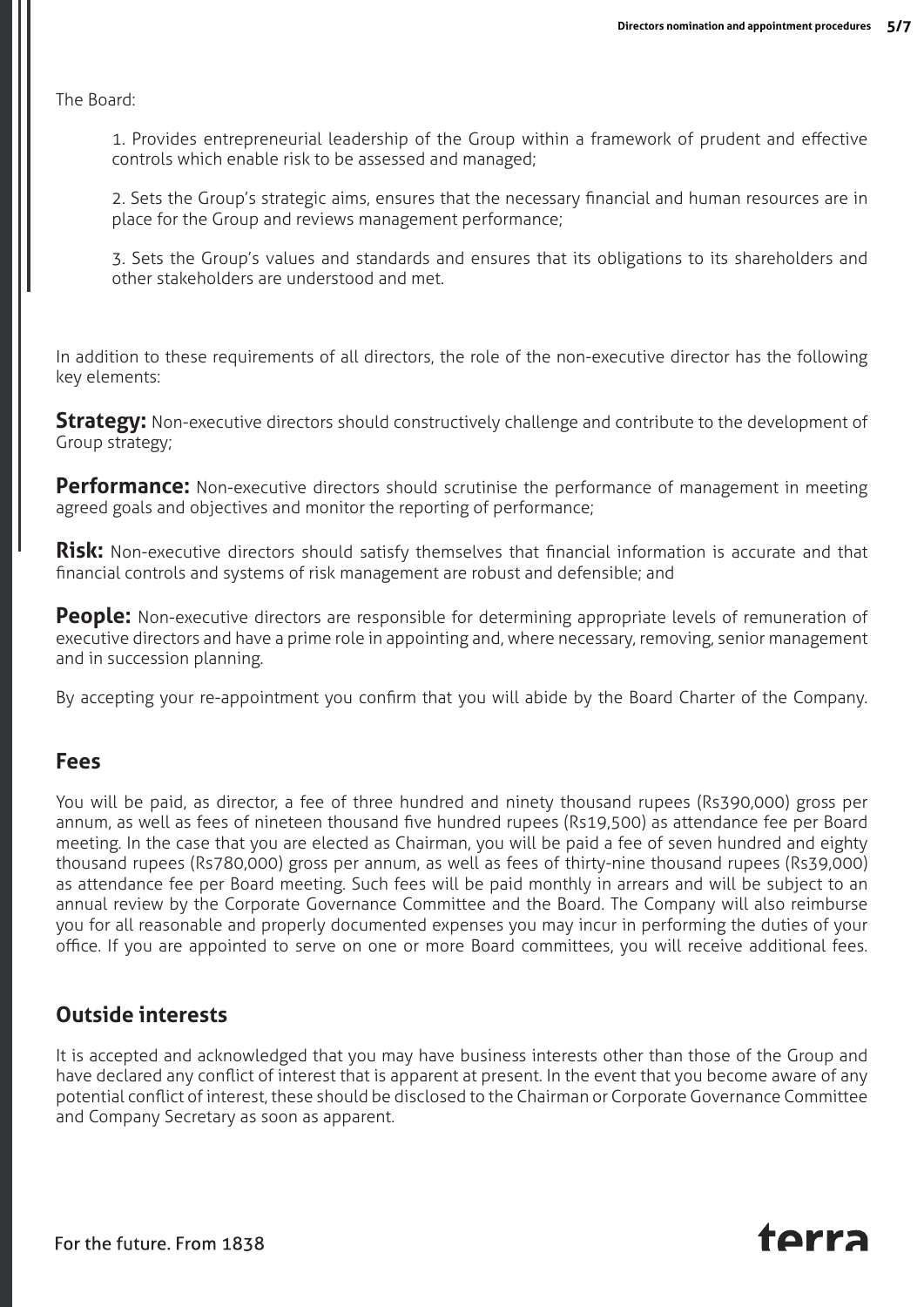## **Confidentiality**

All information acquired during your appointment is confidential to the Company and should not be released, either during your appointment or following termination (by whatever means), to third parties without prior clearance from the Chairman or the Corporate Governance Committee. Your attention is also drawn to the requirements under both legislation and regulation as to the disclosure of price sensitive information. Consequently, you should avoid making any statement that might risk a breach of these requirements without prior clearance from the Chairman, the Corporate Governance Committee or the Company Secretary.

## **Review process**

The performance of individual directors and the whole Board and its committees is evaluated at least every two years. If, in the interim, there are matters which cause you concern about your role you should discuss them with the Chairman or the Corporate Governance Committee as soon as is appropriate.

## **Insurance**

The Company has directors' and officers' liability insurance and it is intended to maintain such cover for the full term of your appointment. The current indemnity limit is one hundred million rupees (Rs100,000,000); a copy of the policy document is available at the Company's registered office.

## **Independent professional advice**

Occasions may arise when you consider that you need professional advice in the furtherance of your duties as director. Circumstances may occur when it will be appropriate for you to seek advice from independent advisors at the Company's expense. In order to obtain such advice:

1. You shall inform in writing the Corporate Governance Committee of your intention, specifying the reasons why such advice is needed, the name of the proposed adviser and giving an estimate of the costs to be incurred;

2. The Corporate Governance Committee shall, within 15 days of the receipt of such notification, reply in writing whether you may proceed or not, and give the reasons of such refusal;

3. You may, in case of refusal from the Corporate Governance Committee, refer the matter to the Board for a final decision.

When the procurement of such independent advice has been approved according to the above mentioned procedure, the Company will reimburse the full cost of expenditure incurred.